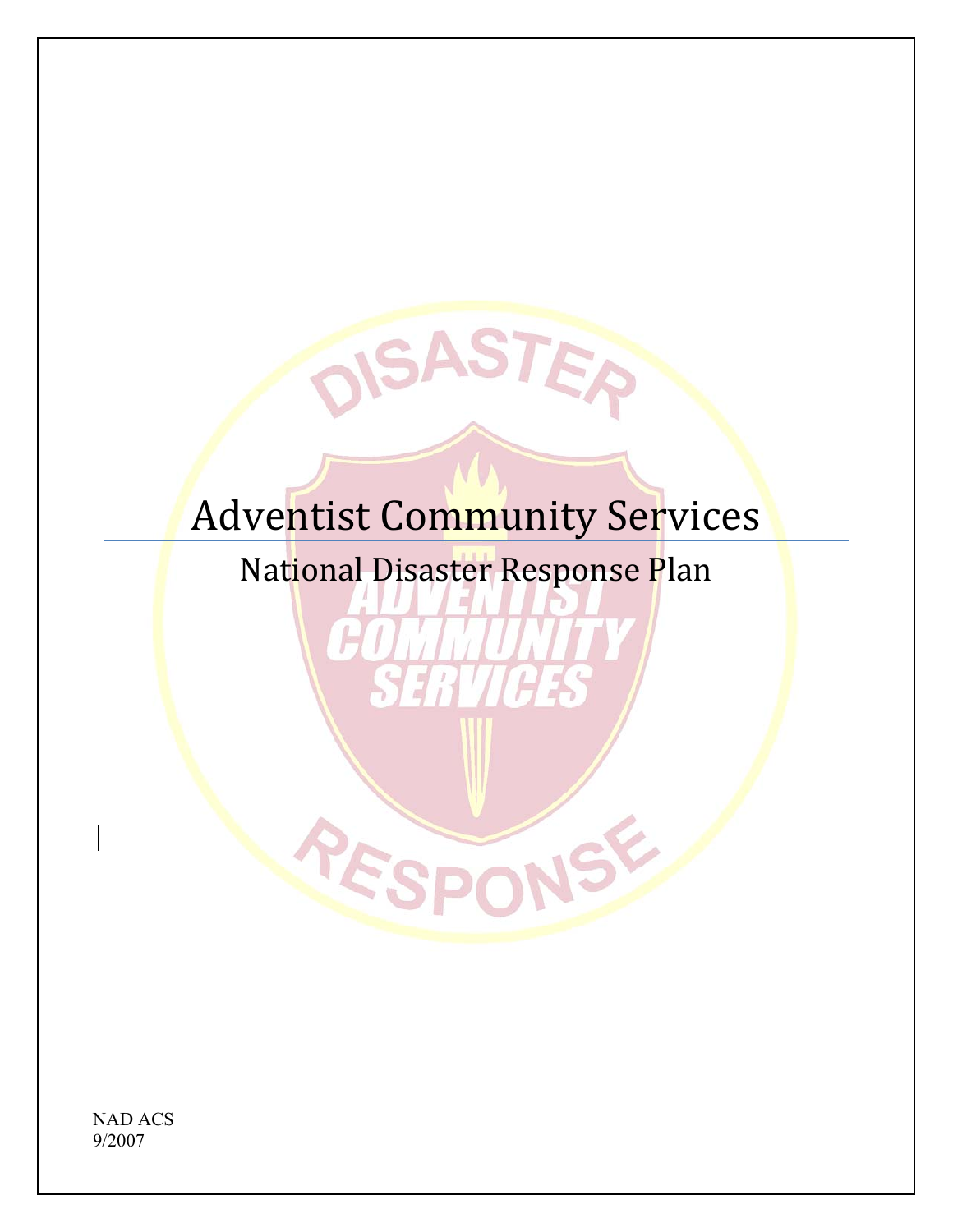# **Adventist Community Services National Disaster Response Plan**

"If anyone has material possessions and sees his brother in need but has no pity on him, how can the love of God be in him? Dear children, let us not love with words or tongue but with actions and in truth." (I John 3:17-18 NIV) The North American Division of Seventh-day Adventists is committed to serve the poor and hurting. Until Christ's second coming, loving and compassionate church members throughout the United States and Bermuda can find great fulfillment in assisting those in need as a result of disasters, large and small, near and far.

The National Disaster Response Plan involves preparedness, mitigation, response and recovery. With the varied, worldwide resources of the Seventh-day Adventist Church, we have tremendous opportunities to partner our resources with governmental and nongovernmental organizations to serve in response to disasters.

#### **North American Division Adventist Community Services Disaster Response Program**

#### **Leadership**

- The North American Division **Adventist Community Services** (ACS) **Executive Director** provides general oversight of this program.
- A **National ACS Disaster Response Director** will coordinate implementation of this program with assistance from the National Adventist Community Services Disaster Response (ACS DR) Leadership Committee, union ACS Directors, conference ACS Directors and conference ACS DR Coordinators.
- A **National ACS DR Leadership Committee** will:
	- o Include the ACS Executive Director, National ACS DR Director and Union ACS DR Coordinators,
	- o Evaluate the application for and certification of ACS DR trainers, and
	- o Discuss and address concerns related to disaster response.
- A **National Disaster Response Advisory Council** will:
	- o Include the National ACS DR Leadership Committee.
	- o Include the Union ACS Directors;
	- o Include the Conference ACS Directors and ACS DR Coordinators;
	- o Discuss and address concerns related to disaster response; and
	- o Promote communication, cooperation, collaboration and coordination among unions and conferences.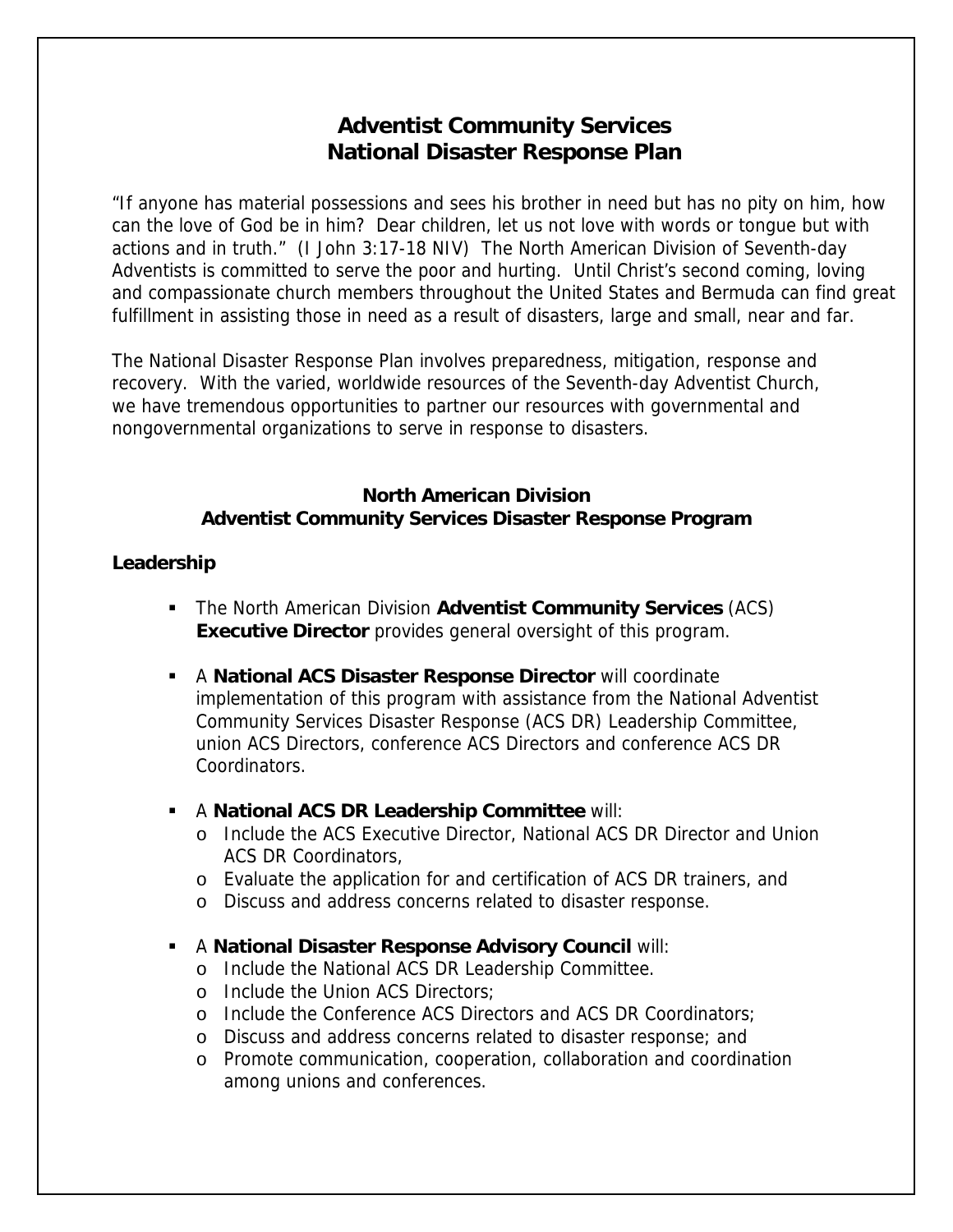- The **National Disaster Response Advisory Council Members** will:
	- o Maintain databases of disaster response resources (personnel, equipment, and facilities) in their territories;
	- o Promote and coordinate disaster response and training sessions within their territory;
	- o Encourage every member, family and church in their territory to be prepared for disasters; and
	- o Be a resource for church members who bring expertise to disaster response not utilized in the ACS DR program.

# **Training**

- The North American Division has the following training courses available:
	- o Introduction to Disaster Preparedness
	- o Donations Operations
	- o Leadership Development
	- o Donations Management
	- o Emotional & Spiritual Care
	- o Youth Empowered to Serve (YES!)
- ACS DR encourages training for food preparation, mass feeding, sheltering, child care and other services.
- ACS DR encourages the development of appropriate mutual aid agreements between Adventist entities and activation of such agreements as needed.

# **Specialized Personnel**

- With appropriate training, **pastors and other professionals** may be used by the Adventist Crisis Care Network to provide emotional and spiritual care.
- With disaster response training, **communication professionals** may serve as Public Information Officers.
- With appropriate experience and training in donations operations and management, **education professionals** can become disaster response trainers.
- College and academy **faculty and staff** may sponsor Adventist YES! where students may be trained and involved in community service and disaster response/recovery projects.
- **Computer experts** can provide technological support (hardware and software) for disaster operations.
- **Masters, Journeymen and/or apprentices** in the construction trades may be utilized in disaster recovery.